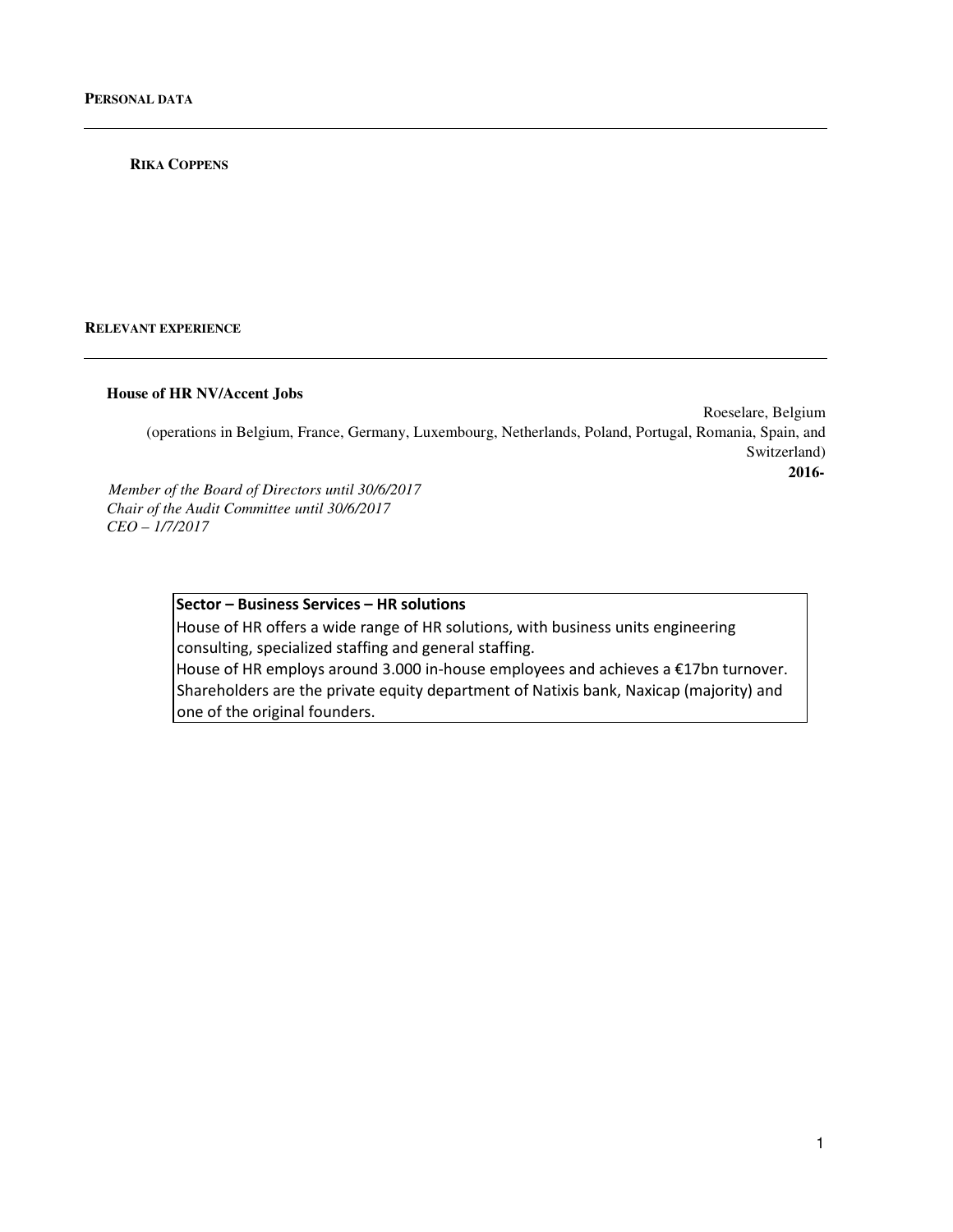#### **Intervias Group Ltd/EFR Group BV/Delek Europe BV**

Breda, the Netherlands/Cergy, France (operations in France, Belgium, Netherlands, Luxembourg) **2017-2010** 

*CEO* 

*CFO* 

2014-2017

2010-2014

# Sector – Fuel Retail

EFR Group BV (formerly Delek Europe BV) operates ~1,100 petrol service stations in the Benelux and France, with revenues of ~€4bn, and EBITDA c€160m. The service stations are operated under the brands BP and Esso Express in France and Texaco and Firezone in the Benelux. EFR Group BV also operates the convenience stores, bakeries and restaurants across its estate. Its dedicated ~2500 head strong team together with its franchisees and retailers are responsible for the day-to-day operations. EFR partners with known brands in the different countries (e.g. Louis Delhaize in Belgium & Carrefour in France). EFR also developed its proprietary Go Fresh bakery and convenience brand and started partnerships with international food-to-go brands like Starbucks, KFC, Paul and Delifrance. These partnerships underpin the Group's strategy to diversify its income streams from fuel to convenience to 'eatail'. Following the 2016 merger with Eurogarages Ltd in the UK, the Intervias Group was created, now managing ~1500 fuel stations, achieving ~ $\epsilon$ 6 bn turnover and ~8000 staff. During the period 2010-2017, EFR's EBITDA grew from €60m to €160m, where 60% of this growth was realised organically, by developing the non-fuel business.

#### **RealDolmen NV**

Halle, Belgium **2017-2018** 

*Member of the Board of Directors Member of the Audit Committee* 

### Sector – IT

Realdolmen is an independent ICT expert with about 1,250 highly skilled ICT professionals, serving more than 1,000 customers in the Benelux with their strategical, tactical and operational ICT demands. RealDolmen is a listed company.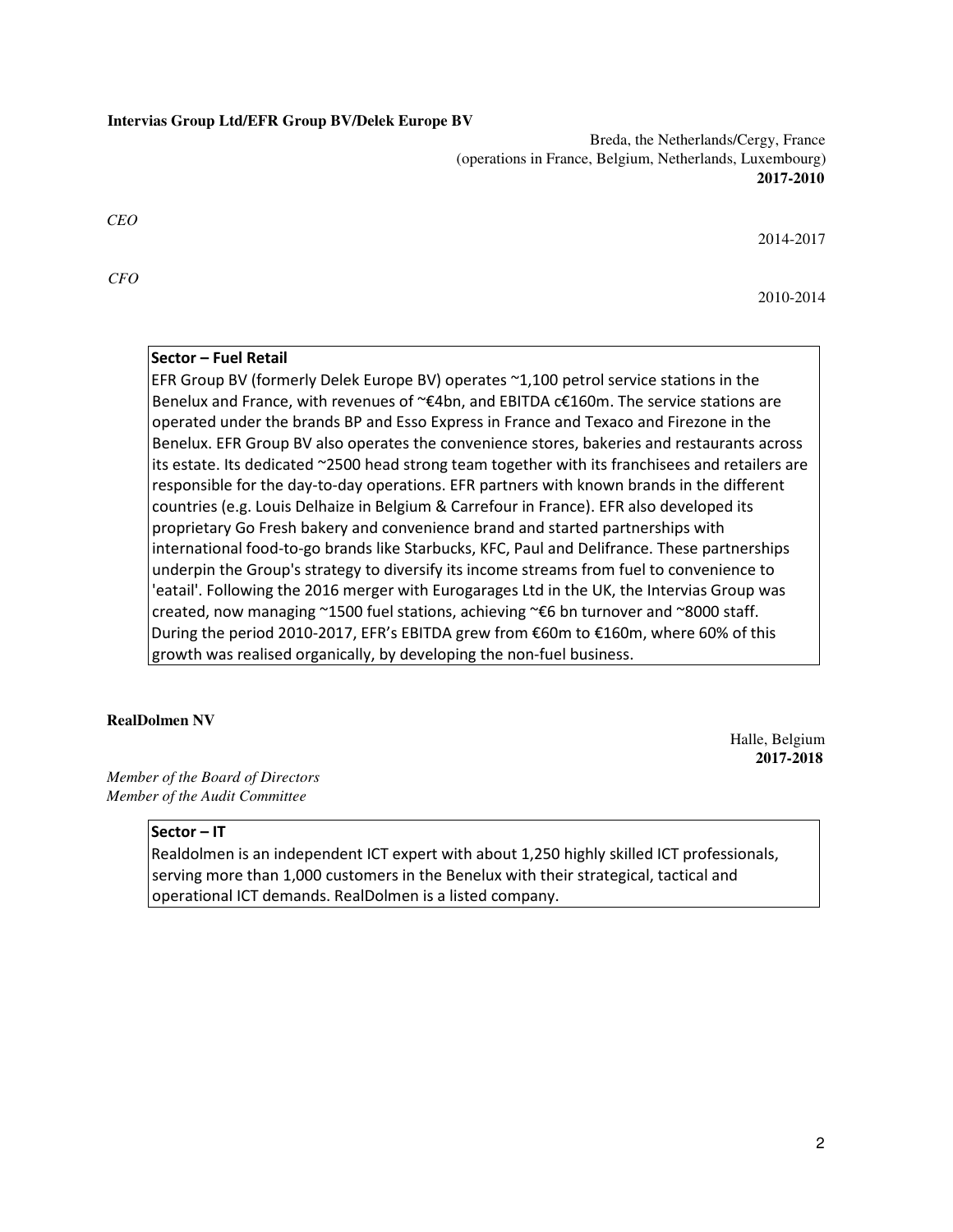Brussels (operations in 13 countries across Europe/Asia/Americas)

*CFO* 

2005-2010

Sector - TelCo

Since its inception in 1901, Zenitel NV has developed into a global leader at the intersection of two domains – communication and safety & security. Communication in situations where safety or security must be maintained, usually environments where human life, money or large assets are at stake.

As a listed company on the Euronext stock exchange, Zenitel NV's statutory headquarters are situated in Belgium, while its operational headquarter is in Norway, with worldwide presence via different subsidiaries and partners.

# Bureau van Dijk Computer Services NV

Brussels (operations in Belgium, France and Luxembourg)

CFO – MD

2002-2005

# Sector - IT

Bureau van Dijk Computer Services NV was active in SAP consulting, a provider in IT interim resources, consulting in internet software applications (.Net and Java). The company had become part of the Solvus Group NV in Belgium, following a partial public2private transaction. The company remained listed with 6% free float until 2005.

PricewaterhouseCoopers BCVBA Antwerp / Ghent Audit Manager 1996-2002